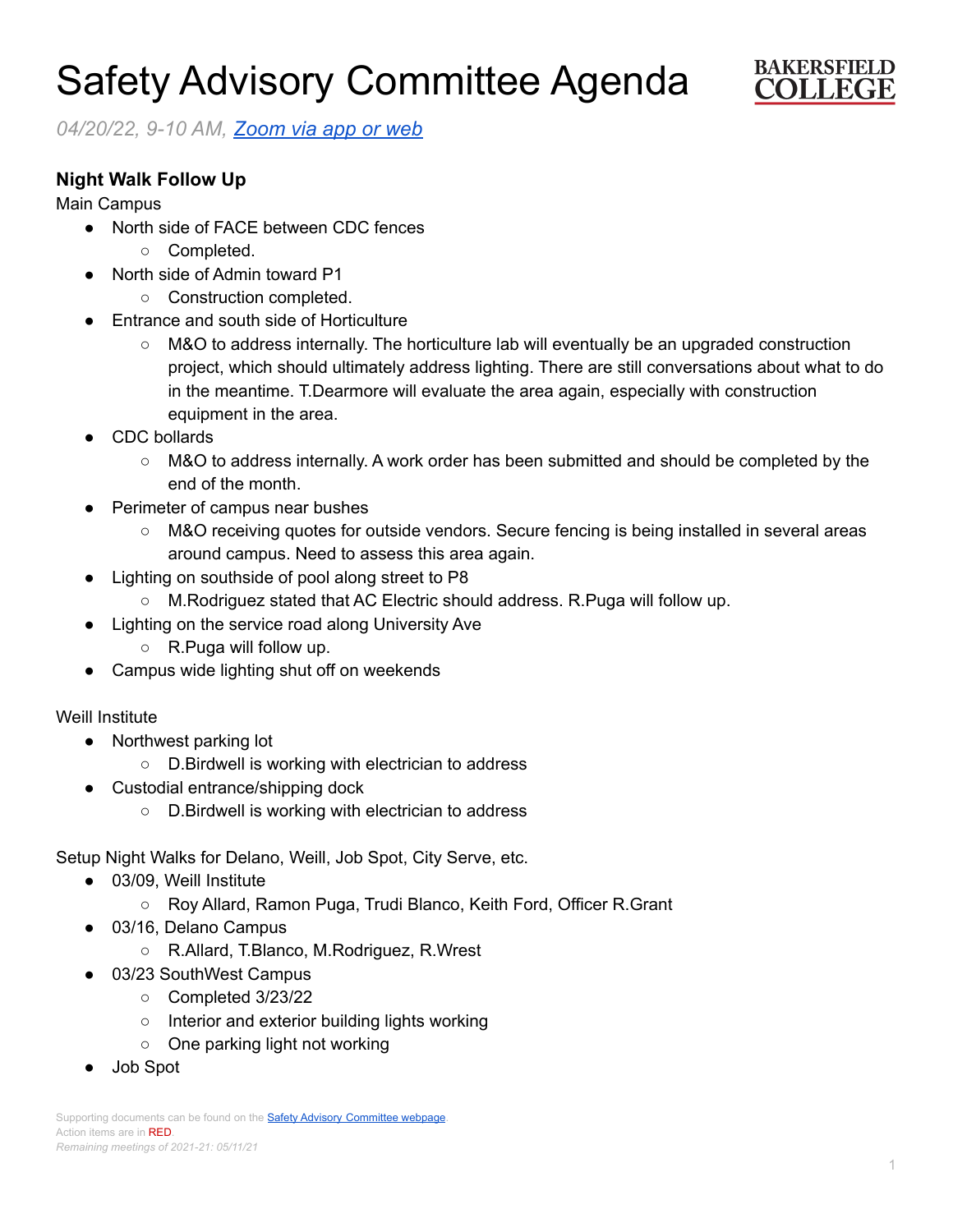*04/20/22, 9-10 AM, [Zoom](https://cccconfer.zoom.us/j/95588517472?pwd=OTV2dmFlMHN3dWkxRndrem1YL2dQQT09) via app or web*

● City Serve

## **Charge Review**

Review committee charge for submission to Academic Senate (T.Dearmore, R.Allard, T.Johnson)

## **Clery Compliance**

Safety Campaigns Updates (T.Dearmore)

- E-Mail Fraud
	- Sent to BC\_all and Enrolled Students
- Sexual Assault Awareness Month

Report Exec Review (T.Dearmore)

● T.Dearmore is working on sorting this data.

Maxient Review (T.Dearmore, N.Damania)

● T.Dearmore working on this with N.Damania.

2021 Crime Statistic Data (T.Dearmore)

● T.Blanco asked to have this data available to the teams that are participating in the Night Walks on our satellite campuses.

Active Shooter Training Subcommittee (T.Dearmore, T.Blanco, K.Ford, T.Thoms)

- Meet with sub-committee
	- BPD SWAT
	- Office of Student Life
	- General Plan

# **Safety Training Handling Chemicals**

OSHA requirements (D.Rosenthal)

SDS Data Sheets Subcommittee (T.Blanco, R.Allard, R.Puga, D.Rosenthal, T.Thoms)

- Updates; Goal is to identify all places on campus that need SDS sheets and training.
- Information from DO Risk Management (T.Blanco)

# **Flex Hours for Safety Training**

Updates on August Flex Week training sessions

- Active Shooter Training (1.5 hrs)
- First Aid/CPR/Stop The Bleed Review (1.5 hrs)
- Safety Data Sheets Training (T.Thoms)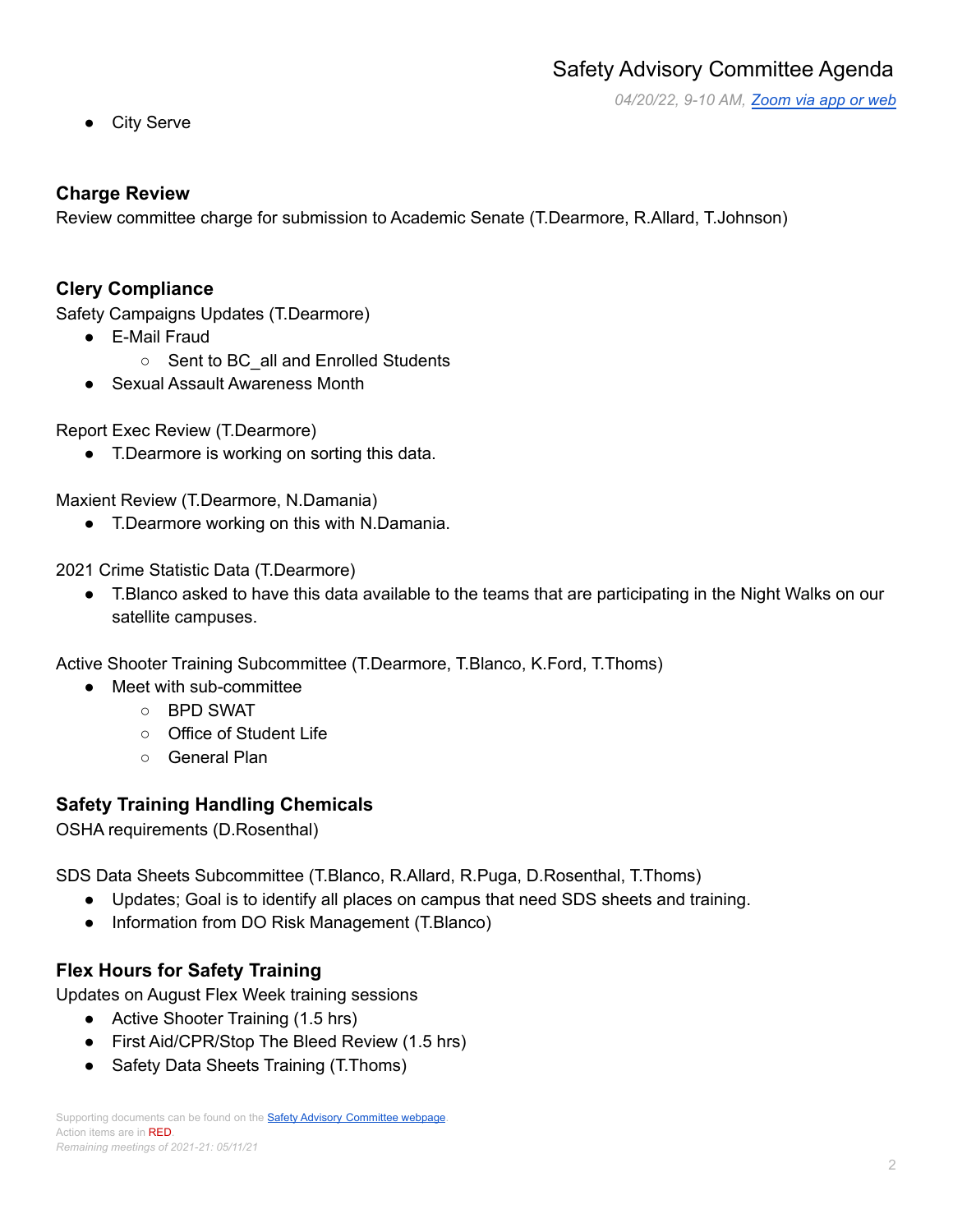*04/20/22, 9-10 AM, [Zoom](https://cccconfer.zoom.us/j/95588517472?pwd=OTV2dmFlMHN3dWkxRndrem1YL2dQQT09) via app or web*

- Emergency Responder Training (College Safety)
- Campus Security Authority Training (College Safety)

#### **Review & Update Emergency Response Procedures**

Updates from Risk Management

#### **COVID Protocols**

Updates (College Safety, Risk Management)

#### **Roundtable Updates**

M&O (R.Puga)

- Courtesy Cart service decals and posts (R.Puga, C.Glaser)
	- Need to install stickers on metal signage
- Trees by Agriculture area
- Portable shower in P11
- New LED lighting in P3.

#### HR (J.Fisher)

- Title IX campus-wide training updates
	- Provided one in person training where few people attended
	- HR procedure might be updated in the future
	- Looking into providing training with outside contractor

Food Services (F.Cabuena)

CDC

Events (L.Prendez)

College Safety (T.Dearmore)

Student Life